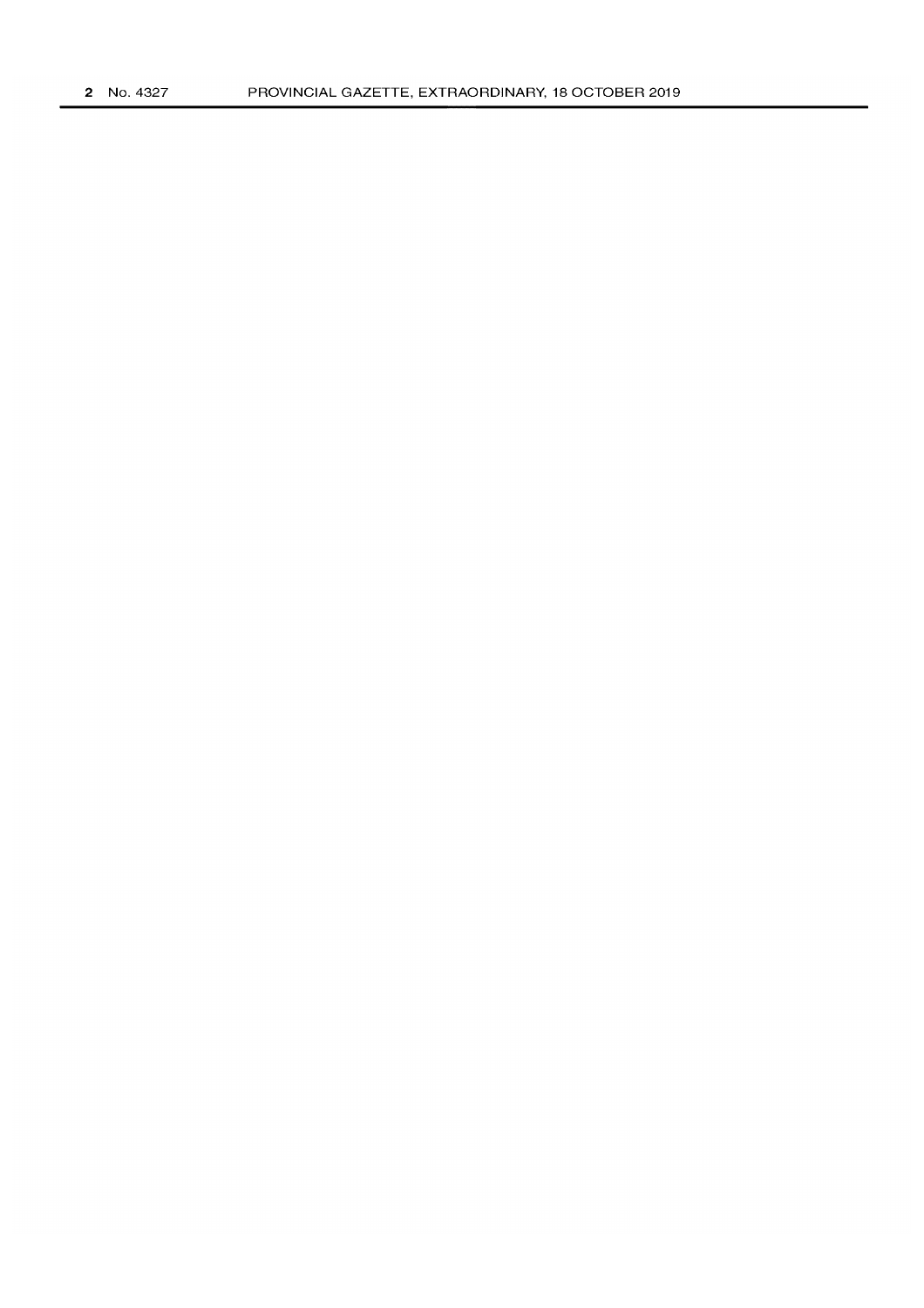## **CONTENTS**

|     |                                                                                                                                                                                                              | Gazette<br>No. | Page<br>No. |
|-----|--------------------------------------------------------------------------------------------------------------------------------------------------------------------------------------------------------------|----------------|-------------|
|     | <b>PROVINCIAL NOTICES • PROVINSIALE KENNISGEWINGS</b>                                                                                                                                                        |                |             |
| 292 | Local Government: Municipal Electoral Act (27/2000): Election Timetable: Ward 2 of the Blue Crane Route<br>[EC102], Ward 3 of the Nggushwa [EC126] and Ward 22 of the Umzimvubu [EC442] Local Municipalities | 4327           |             |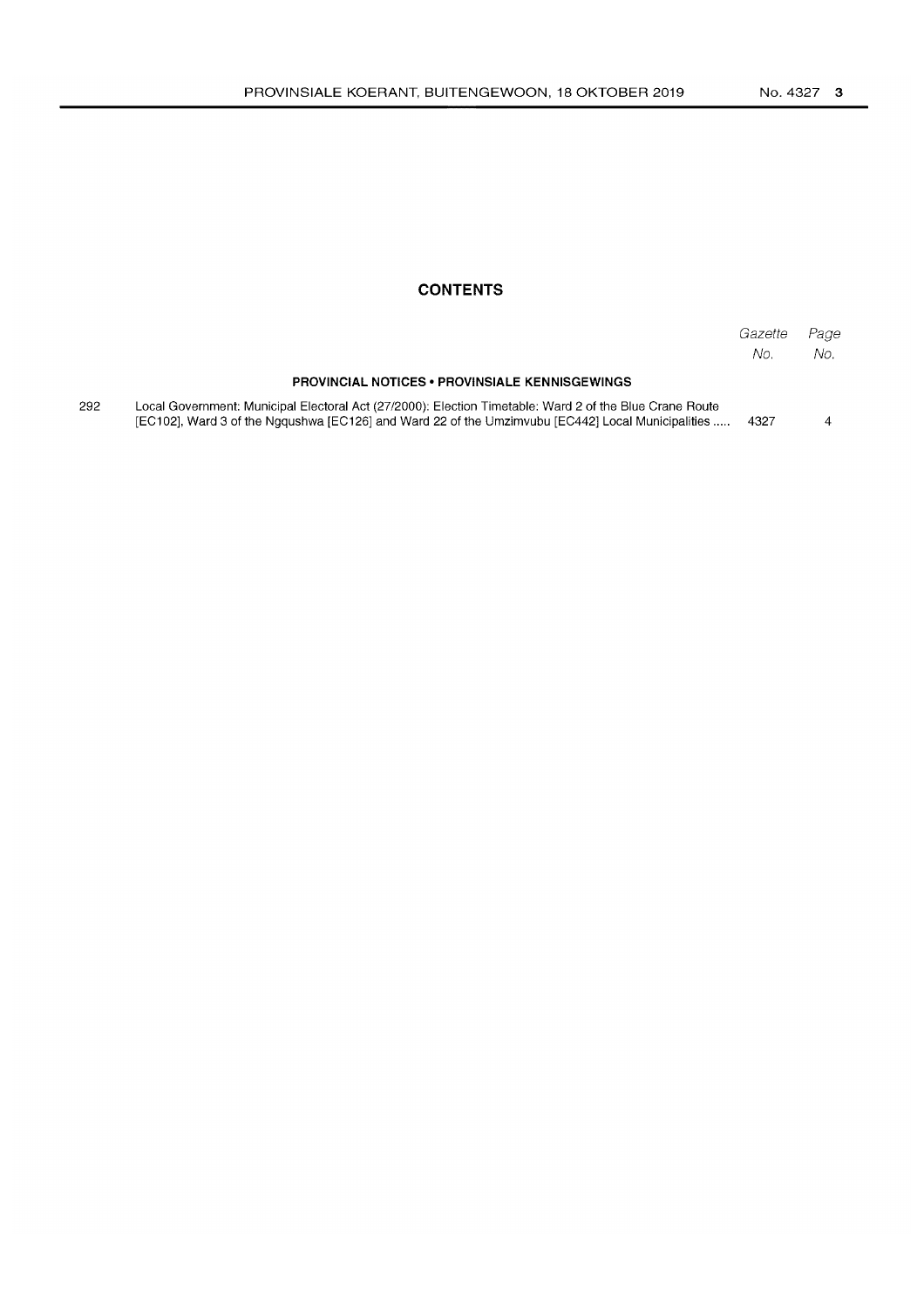# PROVINCIAL NOTICES • PROVINSIALE KENNISGEWINGS

## PROVINCIAL NOTICE 292 OF 2019

## ELECTORAL COMMISSION

## ELECTION TIMETABLE

The Electoral Commission hereby gives notice that it has in terms of section 11 of the Local Government: Municipal Electoral Act, 2000, compiled the election timetable set out below to apply to the municipal by-elections to be held on 6 November 2019 in respect of Ward 2 of the Blue Crane Route [EC102] Local Municipality, Ward 3 of the Ngqushwa [EC126] Local Municipality and Ward 22 of the Umzimvubu [EC442] Local Municipality; as proclaimed by Provincial Notice number 281 of 2019, as published in the Provincial Gazette Extraordinary No. 4321 of the Eastern Cape Province, dated 4 October 2019. A reference to "section" in this election timetable is a reference to that section in the Local Government: Municipal Electoral Act, 2000 (Act No. 27 of 2000).

### Cut-off time for act to be performed

1 An act required in terms of this Act to be performed by not later than a date in the election timetable must be performed before 17:00 on that date, unless otherwise specified.

#### Certification of the voters' roll

2 By 10 October 2019 the chief electoral officer must certify the segments of the voters' roll for the voting districts to be used in the by-elections in terms of section 6(2)(a).

#### Notice that lists of addresses of voting stations are available for inspection

3 By 10 October 2019 the chief electoral officer must give notice that copies of a list of voting stations and their addresses will be available for inspection at the office of the Commission's local representative in terms of section 19(5).

#### Notice of route of mobile voting stations

4 If the Commission decides to use mobile voting stations in the byelections, the Commission must by 18 October 2019 give notice of the route, including the locations and estimated times of stopping of each mobile voting station in terms of section 22(1).